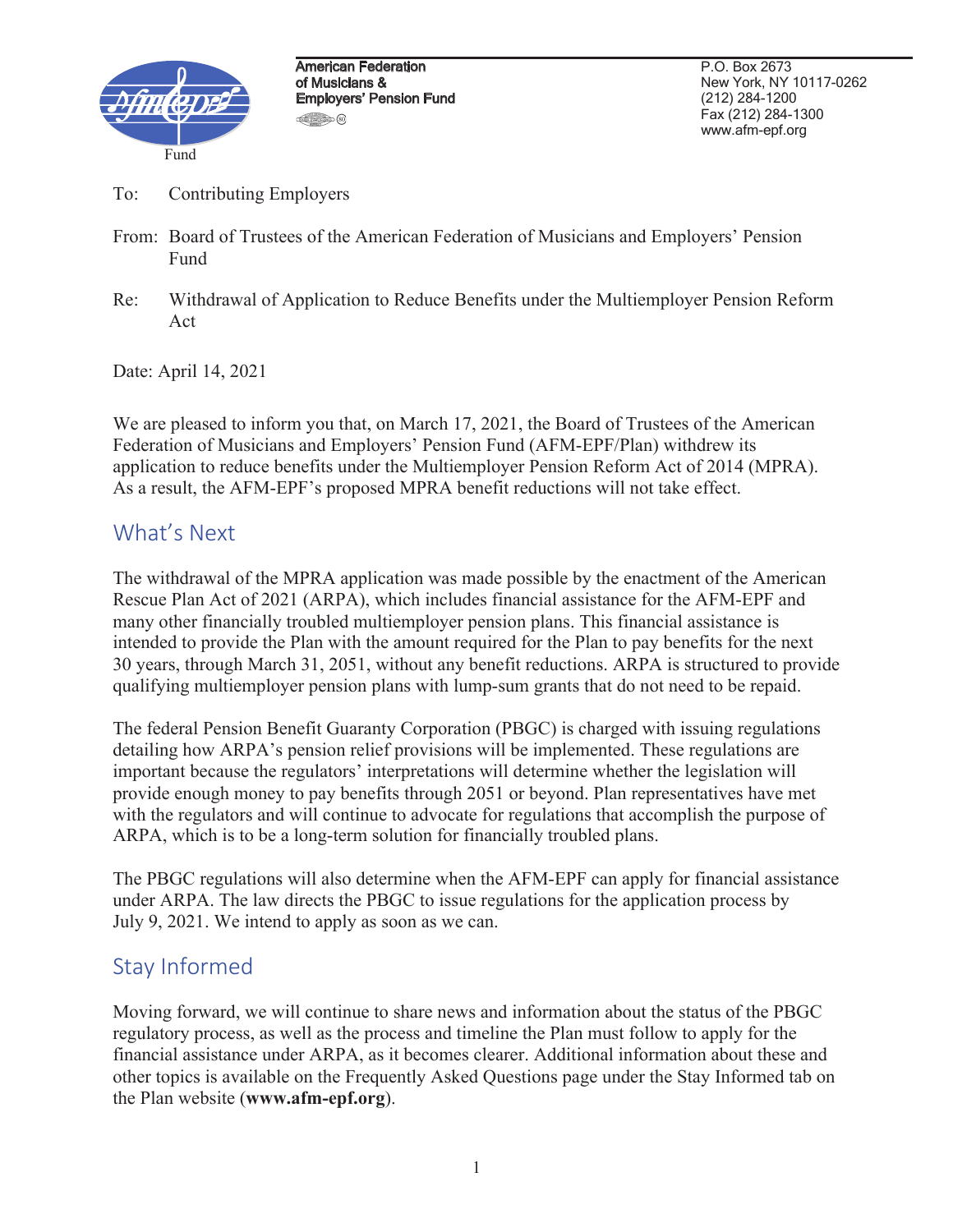In addition, we have enclosed an **Employer Address Update Form**, if needed. If someone else in your organization should be receiving information directly from the Fund Office, please be sure to use this form to provide the necessary information.